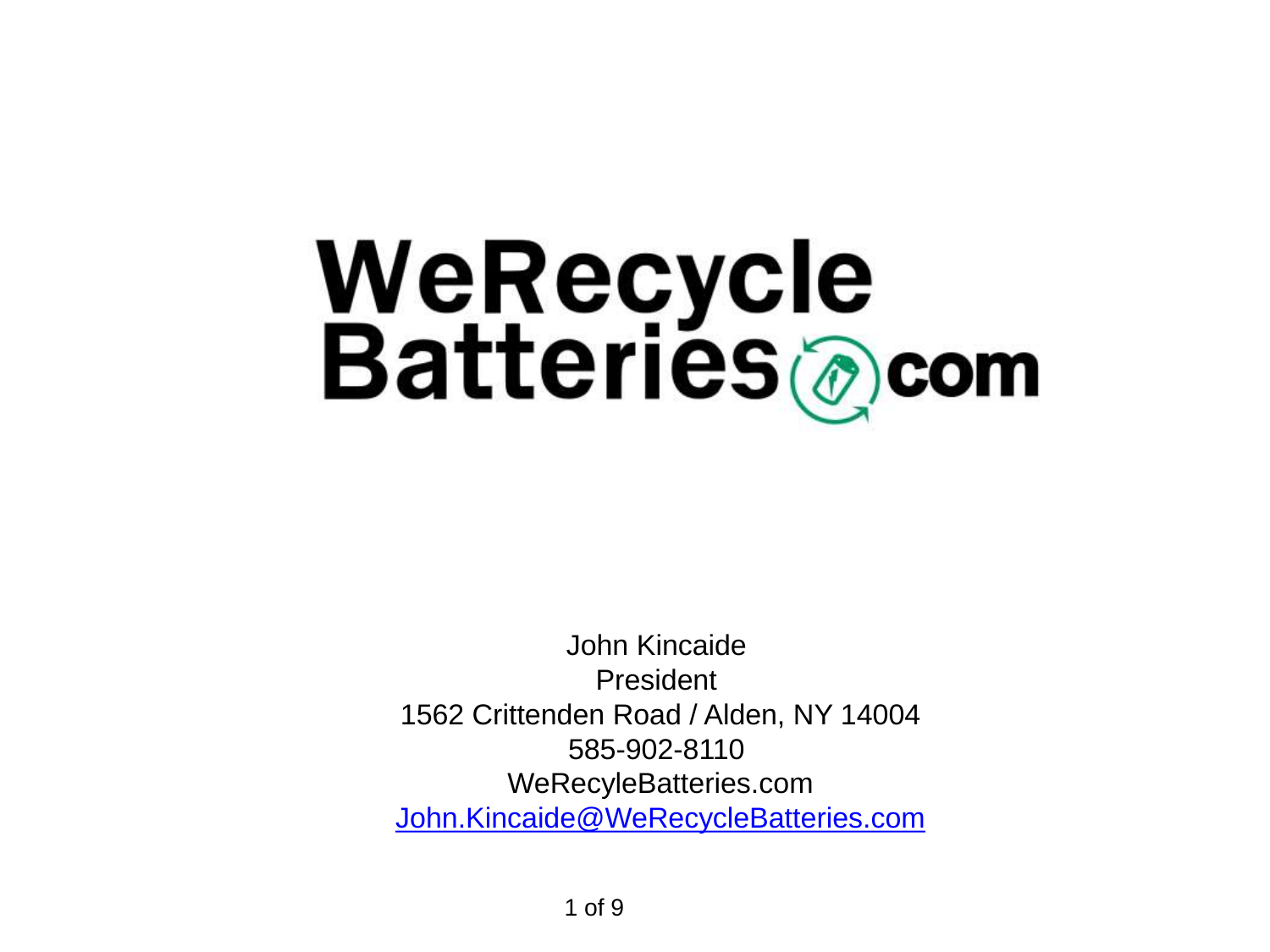#### WeRecycleBatteries.com Process



**9 th year Business Shipped Millions of lbs of batteries of all types since 2010 Have Export permits between USA and Canada (North & South Bound)**

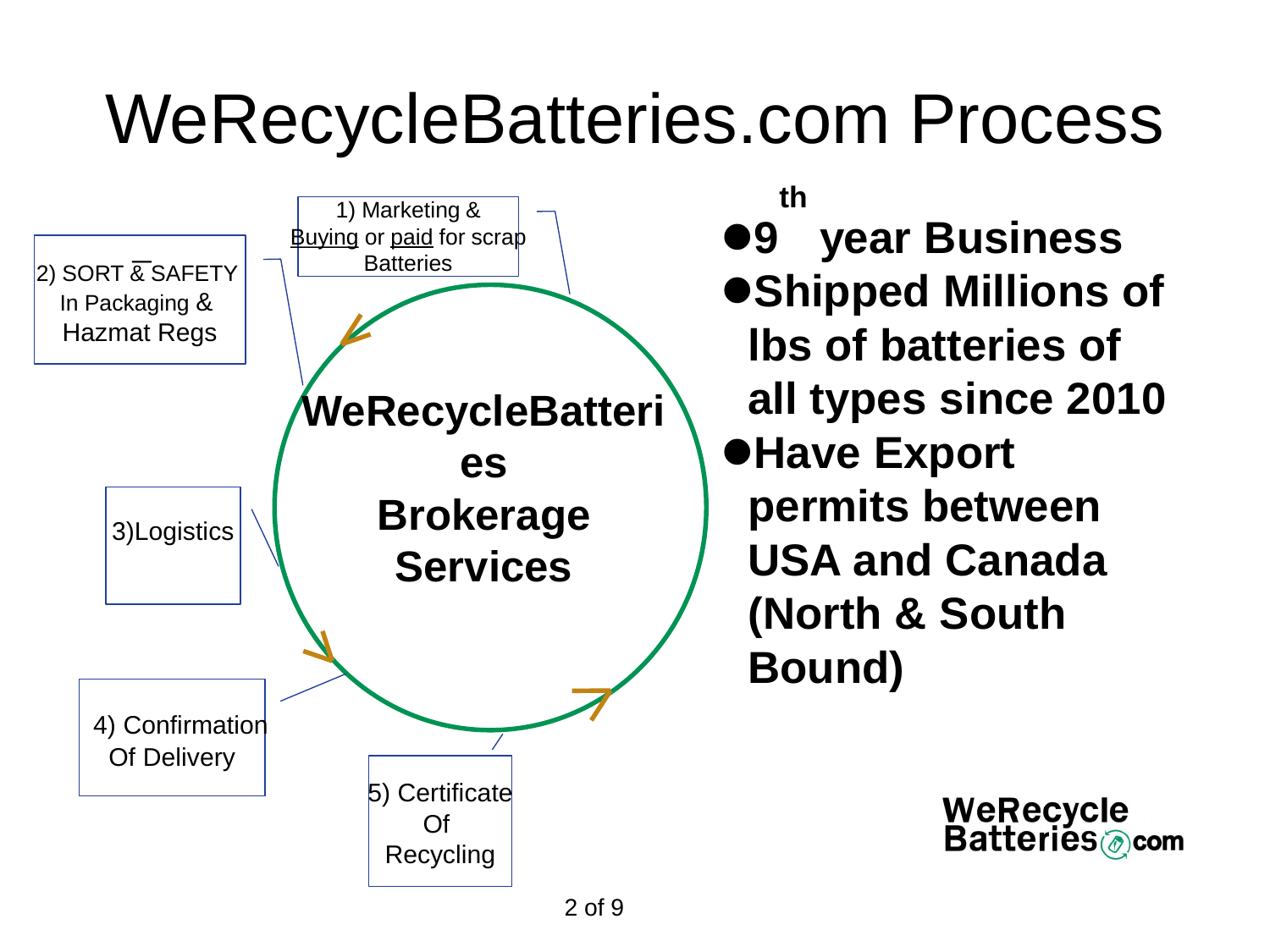### **WeRecycleBatteries** State of Recycling

- **2018 saw major Price pressures and increased costs – and they will persist in 2019**
- **April 1 – DOT Reg required GPS E-Logs for Drivers drove up shipping costs as much as 100%/lb.**
- **September – Lead scrap dropped 33%**
- **March of 2019 - Cobalt price Drop 66%**

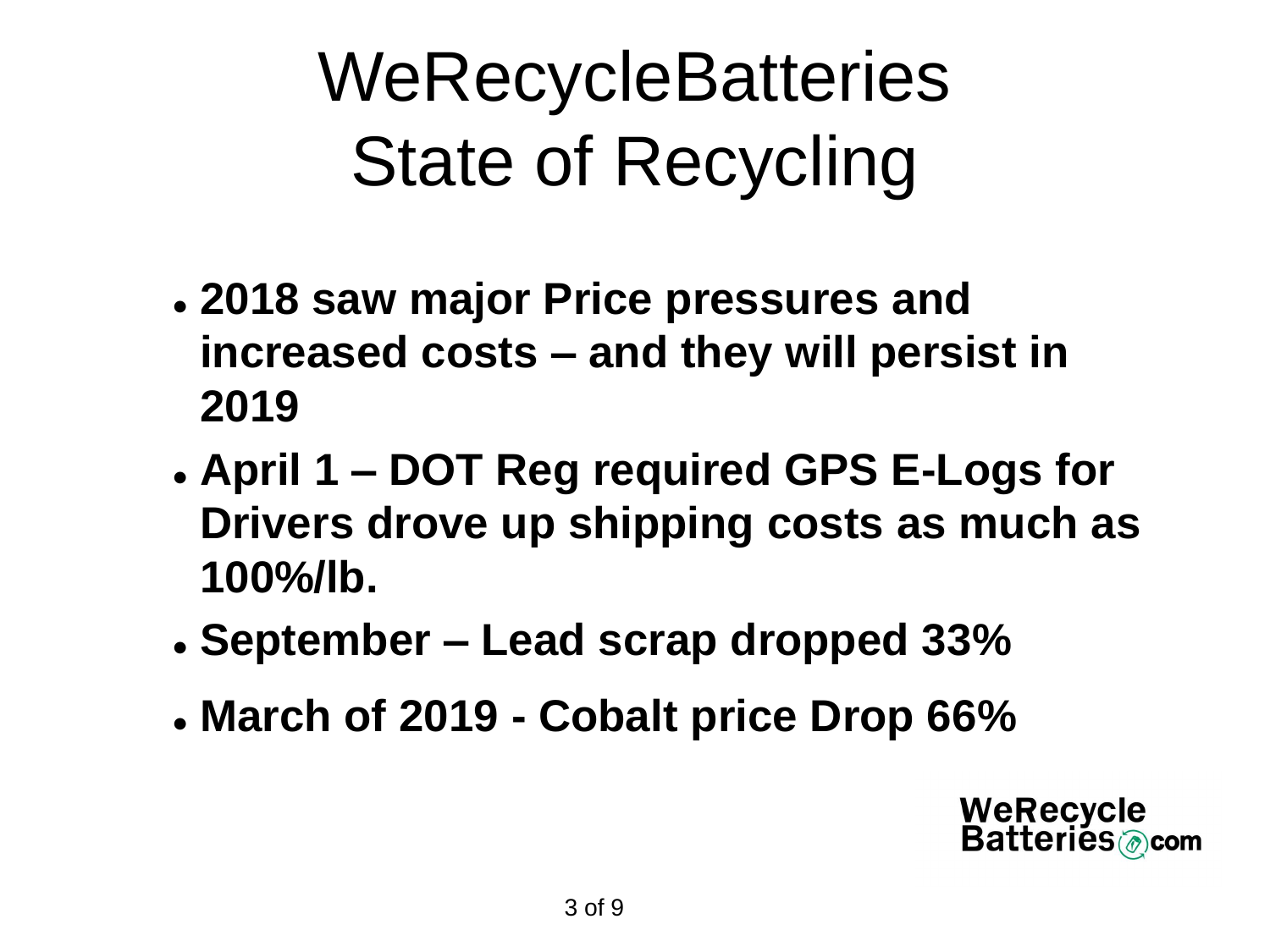

#### More Energy For Less Cost **Through Knowledge**

John Kincaide President 1562 Crittenden Road / Alden, NY 14004 585-902-8110 [John@2ndLifeBatteries.com](mailto:John@2ndLifeBatteries.com) / [John.Kincaide@WeRecycleBatteries.com](mailto:John.Kincaide@WeRecycleBatteries.com)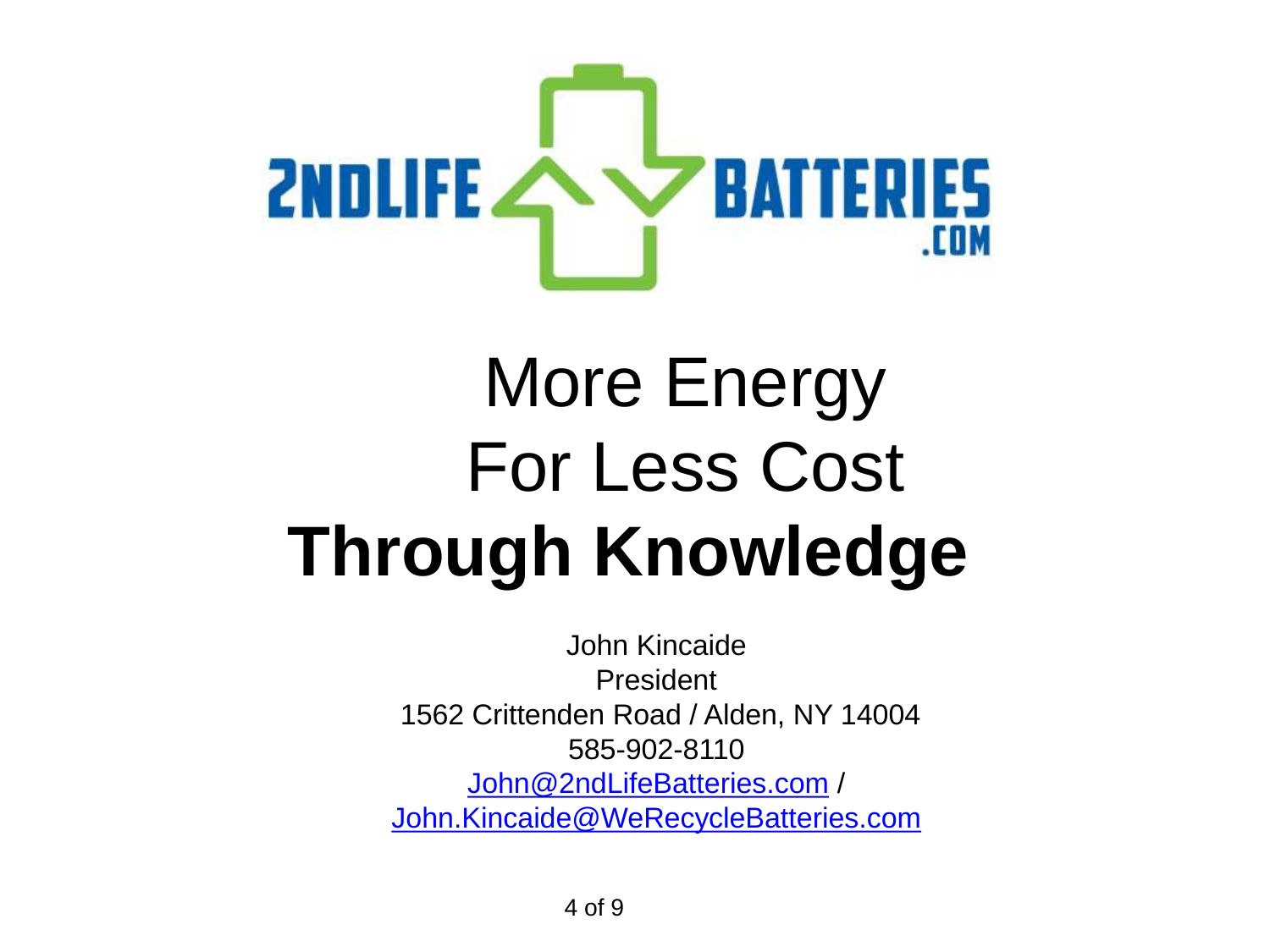#### **Who is 2ndLife Batteries®**

#### **Company History**

- **Spun off as a separate company in Jan 2017 from WeRecycleBatteries.com**
- **Combined sales - 7+MWH of AGM Lead-acid 2ndLife batteries since 2017**
- **Company is sells tested 2ndLife (reusable) advanced batteries or systems for energy storage**
- 5 of 9 **Our industrial and commercial end users serviced by our customers installation professionals in**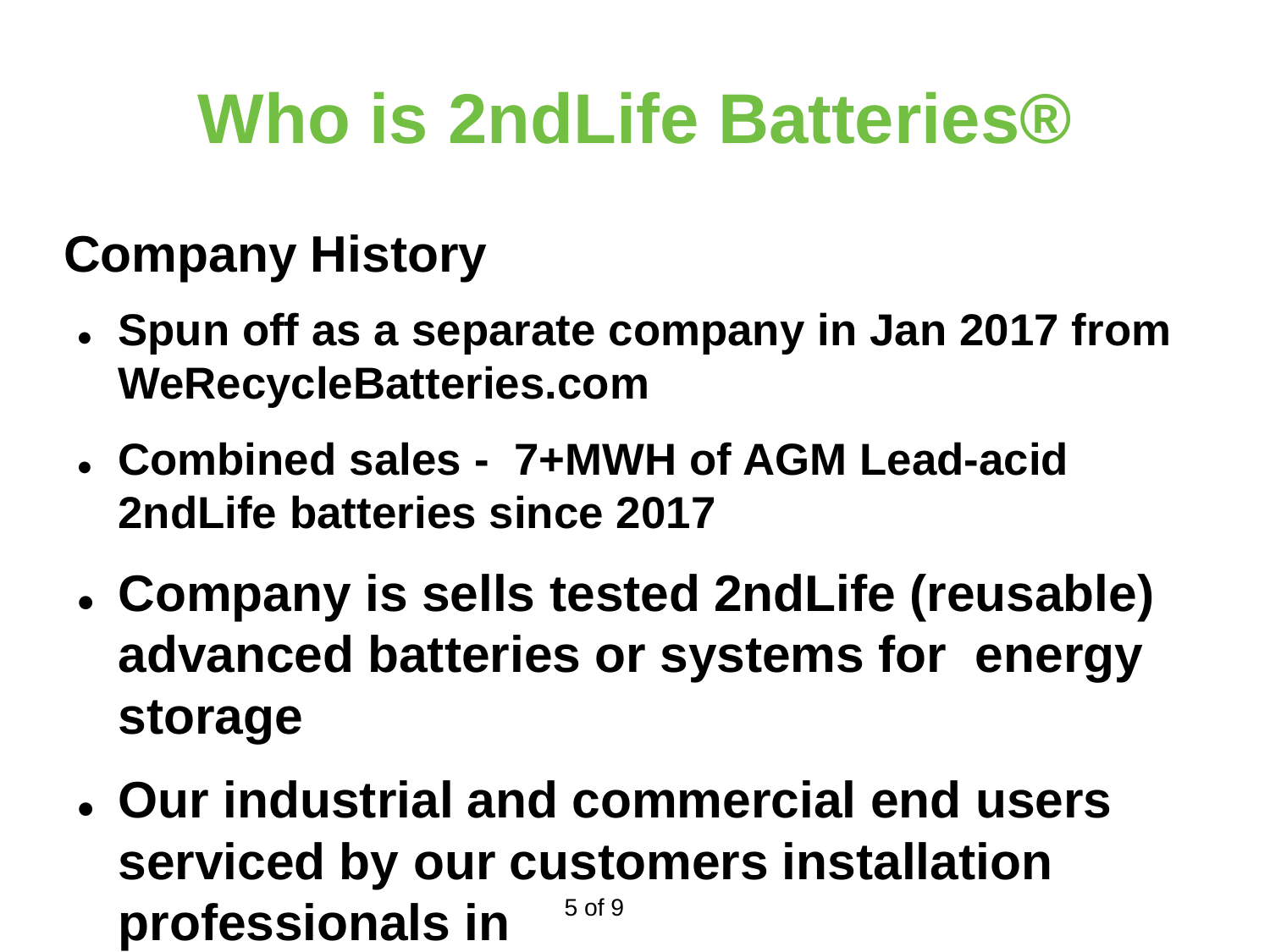## **More Energy for Less Cost through Knowledge**

- **More Energy**
	- **Increased energy density is possible with more affordable batteries**
- **Less Cost**
	- **Generally, we are about 50% to 66% less than new batteries depending on type. (i.e. NEW Pb or Li-Ion)**
	- **Less Environmental cost – batteries are not prematurely recycled and can reduce carbon footprint**
- **. Through KNOWLEDGE**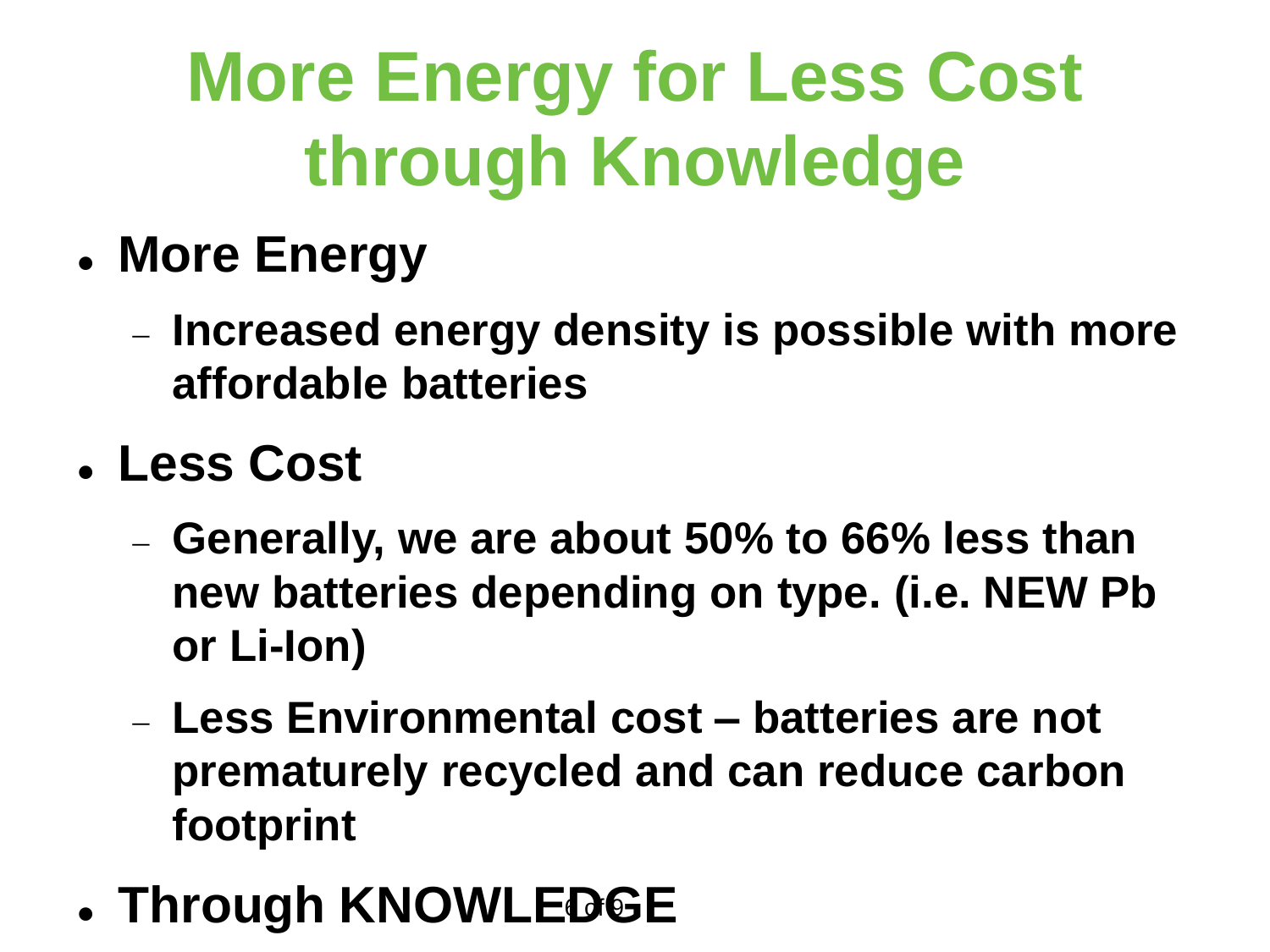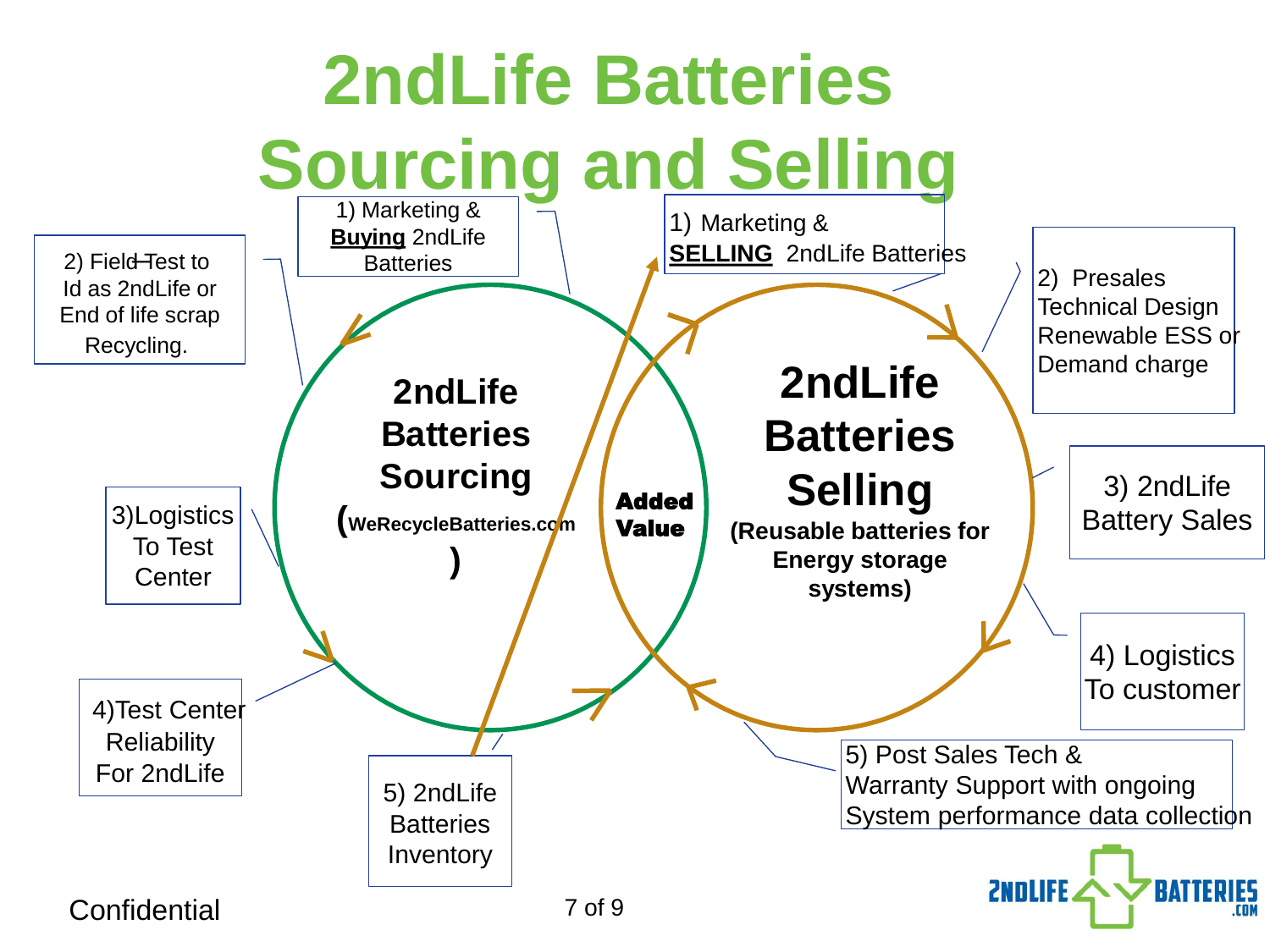#### **Case History: AGM Lead-Acid Microgrid 55+% Savings over new**



192KWH 4000AH Off-Grid Installation Using 2ndLife AGM Lead-Acid batteries Located in remote Northern Quebec



- **SAVED 55% vs new AGM Lead-Acid battery**
- Usable capacity 96KWH = enough power for 3 homes in 1 day
- Tech Info
- **17KW Solar with Generator**

**ZNNIIFF** 

- 3 Year Warranty
- 2 x 96kwh (2000AHx 48V)
- systems in parallel